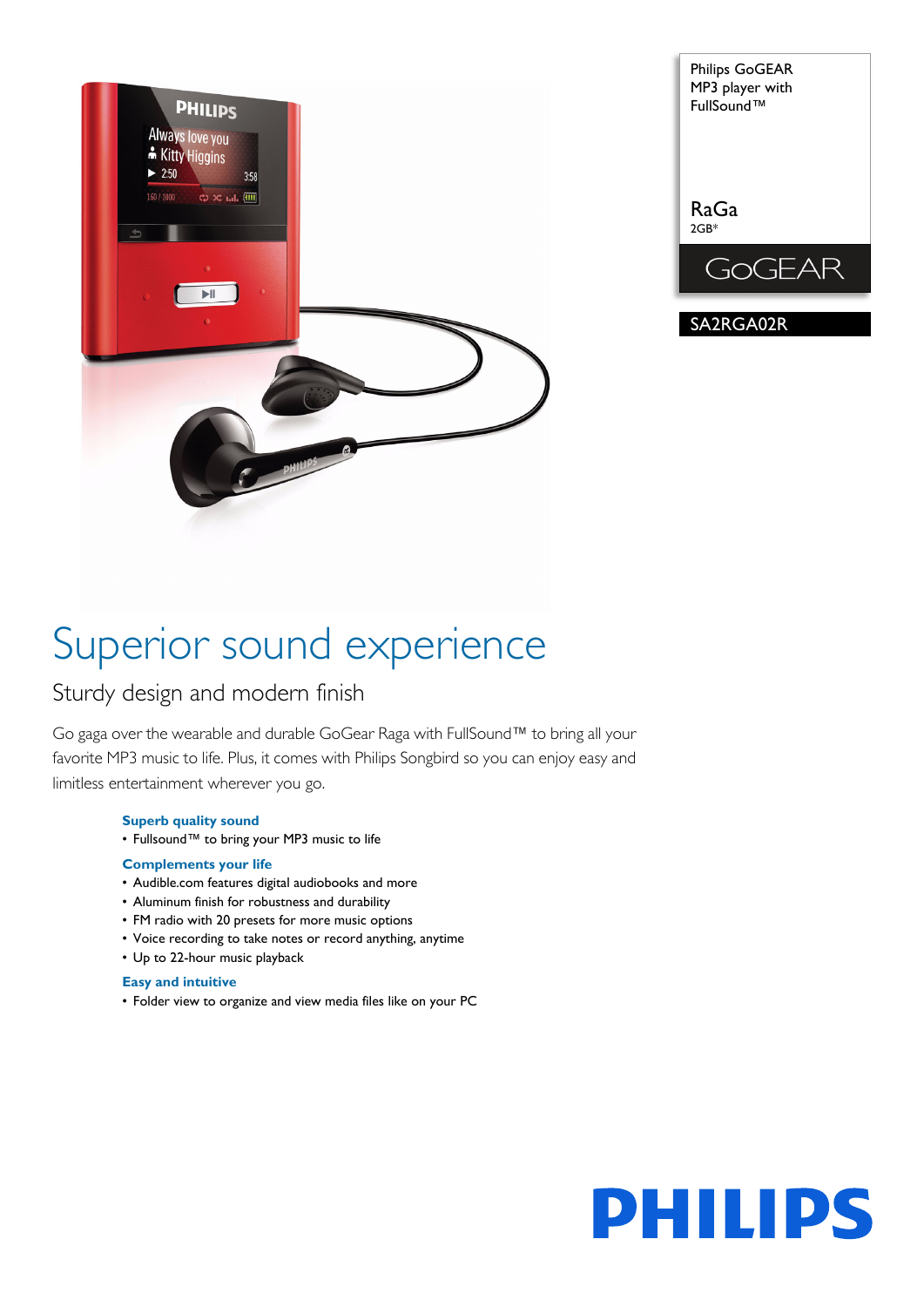# **Highlights**

# **FullSound™**



Philips' innovative FullSound technology faithfully restores sonic details to compressed MP3 music, dramatically enriching and enhancing it, so you can experience CD music without any distortion. Based on an audio post-processing algorithm, FullSound combines Philips' renowned expertise in music reproduction with the power of the latest generation Digital Signal Processor (DSP). The result is fuller bass with more depth and impact, boosted voice and instrument clarity, and rich detail. Rediscover your compressed MP3 music in true-to-life sound that will touch your soul and move your feet.

# **Audible**



Audible.com is your destination for the widest selection of digital audiobooks, magazines, radio shows, stand-up comedy, and more available for download. Enjoy books in the car, at the gym, or around the house. Authors and icons read their own works, and famous actors narrate your favorite titles. At Audible.com you can browse and sample over 75,000

selections, including the latest best sellers and timeless classics.

# **Aluminum finish**



Aluminum finish for robustness and durability

#### **Folder view**

| Video              |  |
|--------------------|--|
| Picture            |  |
| Recordings         |  |
| <b>Folder view</b> |  |
|                    |  |
| <b>Settings</b>    |  |

Folder view is an optional directory view of the GoGear player that lets you view all the files on your player as if it were a computer. Once you select Folder view, opening any supported file (i.e. music, pictures or videos) is as easy as selecting the file and hitting Play.

# **Voice recording**



Voice recording converts your GoGear player into a handy dictation machine. Besides playing

music or listening to radio, you can also record notes or reminders for work or school, record shopping lists and phone numbers – even song lyrics. By pressing the recording button and speaking into the built-in microphone, voice messages are compressed and stored in the built-in internal memory. Voice recording gives you a highly portable voice recorder allowing you to record anything, anytime and anywhere!

#### **FM radio with 20 presets**



Digital FM radio offers you additional music options to your music collection on your GoGear. Simply tune into the station that you want to preset, press and hold the preset button to memorize the frequency. You can preset up to 20 radio stations and enjoy your favorite programs whenever you go.

# **Up to 22-hour music playback**

This player's long-lasting power comes in the form of 22 hours of continuous music playback on just one single charge.